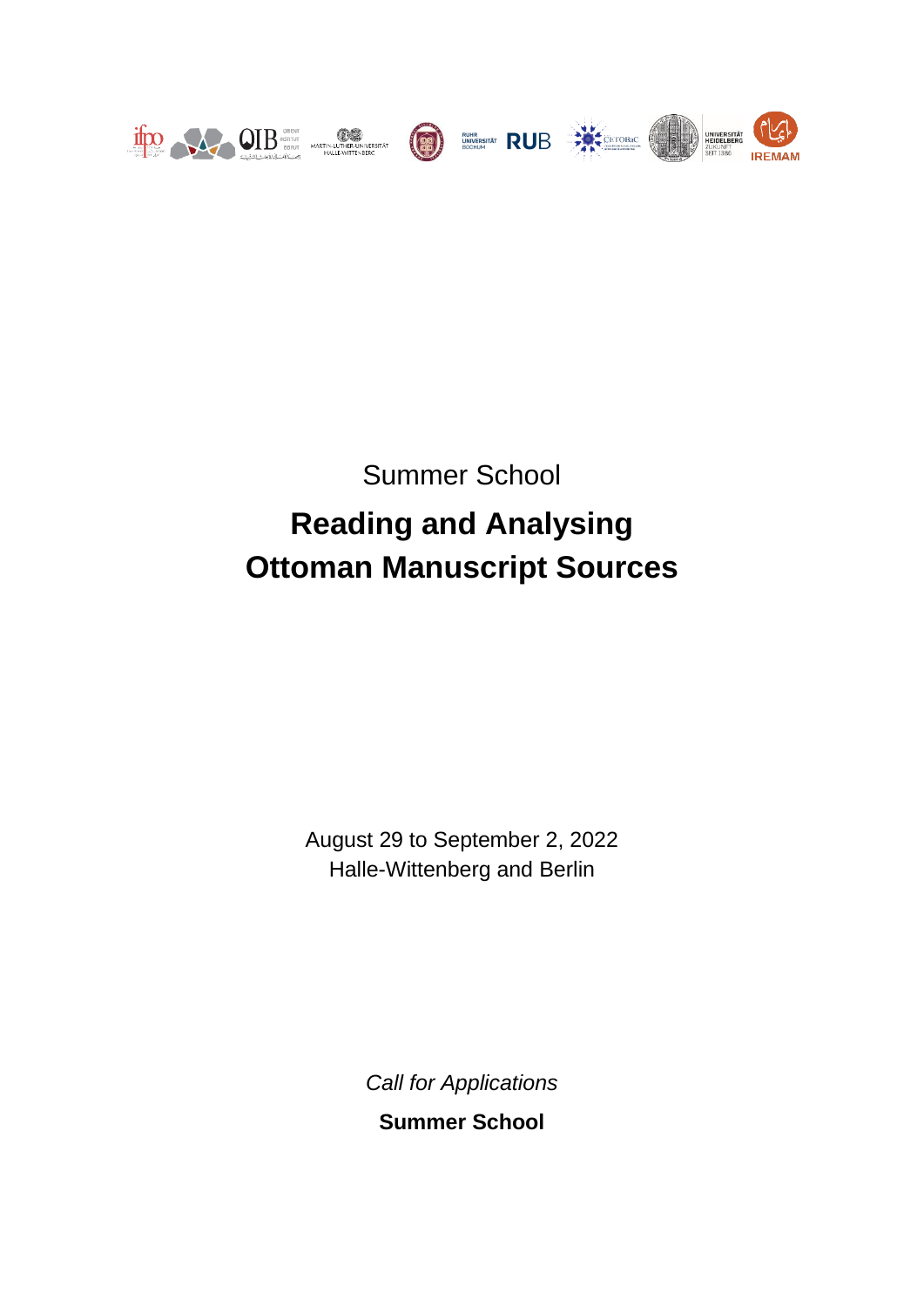## **Reading and Analysing Ottoman Manuscript Sources**

August 29 to September 2, 2022

Halle-Wittenberg and Berlin

After a break caused by the restrictions of the pandemic, we invite students to participate in an international summer school devoted to reading and analysing Ottoman manuscript sources, with a particular focus on archival documents. This is the fourth edition of this format, following the summer schools of 2016 in Amman (Jordan), 2017 in Beirut (Lebanon), 2018 in Aix-en-Provence (France) and Ankara (Turkey).

The 2022 summer school is organized by the Islamic Studies Department of the University of Halle-Wittenberg together with the French Institute of the Near East (Ifpo), the Center for Turkish, Ottoman, Balkan and Central Asian Studies (CETOBaC), the Institute of Research and Study on the Arab and Islamic Worlds (IREMAM), the Department for Oriental and Islamic Studies at Ruhr-Universität Bochum, the Seminar für Sprachen und Kulturen des Vorderen Orients, Abteilung Islamwissenschaft at Universität Heidelberg, the Social Sciences University of Ankara (ASBÜ) and the Orient-Institut Beirut (OIB).

The summer school aims to overcome the initial difficulties researchers often face when working with archival documents from the Ottoman period, one of which has to do with technical terminologies no longer in use today. Today, early-career scholars often feel helpless when faced with Ottoman archival material in Ottoman Turkish or other languages used in the Empire, and they need to develop their skills in palaeography and philology. Besides, dialogue and exchange remain limited between the different schools of Ottoman history, particularly between scholars focusing on the analysis of imperial dynamics (who are generally specialists in the Ottoman language) and those who concentrate on the provinces of the Empire and who therefore work on sources produced in local languages.

#### How?

The five-day programme will introduce young researchers (mostly MA and PhD candidates, though postdocs may also apply) to reading, combining and analysing manuscript sources from various archives of the Ottoman era, produced at the local, provincial and imperial levels. Materials from the 16th through the 20th centuries will receive most of our attention, explorations into earlier archives are welcome.

Sessions will focus on the study of archives in Ottoman Turkish as well as other languages (Arabic, Armenian, Greek, Albanian, etc.) so as to provide future historians with the skills necessary to use such sources within the framework of their research projects. The objective is to foster an exchange around theory and methodology among specialists of different regions of the empire. Coping with different languages is key to a comprehensive analysis of

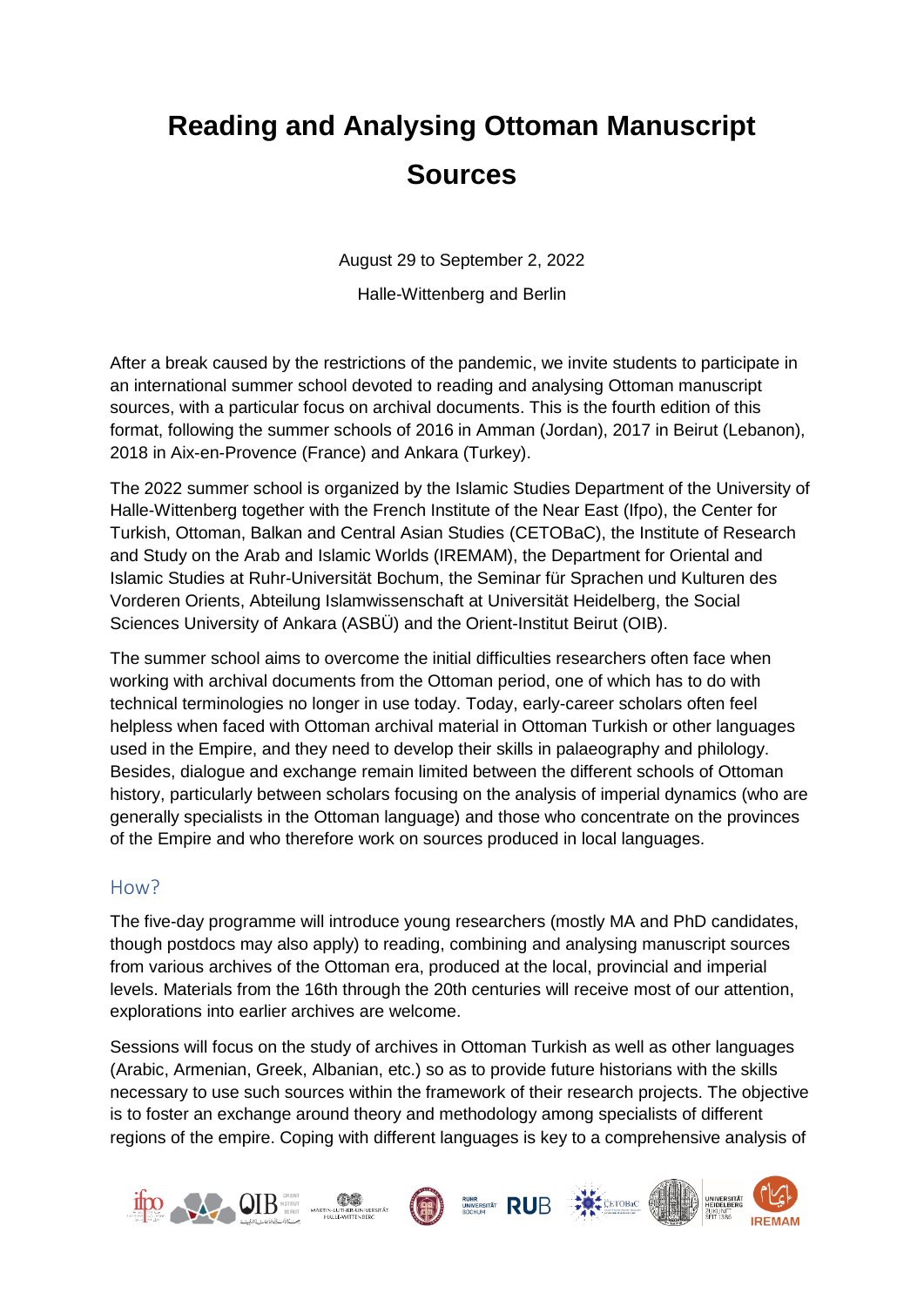local dynamics in various provinces, be it on administrative, economic and social topics or in religious studies and belles-lettres.

An additional aim of the summer school is to encourage the use of source materials in different languages by facilitating the identification and knowledge of diverse archival holdings. Bringing together specialists of different regions and subjects will encourage the exchange of information on archival repositories, their history, accessibility, and catalogues.

The summer school consists of small-group workshops allowing trainees to read and discuss archival documents with specialists familiar with different types of documents. During workshops, students will be asked to read and analyse a document of their choice.

Besides, presentations of Ottoman archives and research tools in palaeography, as well as discussions about methodology, will be provided. We shall spend one day at Berlin State Library to explore their Ottoman holdings and learn more about their digitization projects.

The working language of the summer school is English.

## Who?

The summer school will accept up to 20 students depending on available funding. About 10 researchers and professors from Arab, Turkish, German and French universities will participate in the summer school as instructors.

Students enrolled in a Master or Ph.D. programme as well as researchers at an early postdoctoral stage, regardless of nationality, can apply for this summer school, provided that his or her research project necessitates the use of Ottoman source materials in Ottoman Turkish or other relevant languages.

## How Much?

No tuition fees will be charged. Selected students will be offered full coverage of the summer school costs, including accommodation and meals, round-trip transportation from their country of residence to Berlin and Wittenberg, excursions and visits.

Applicants are welcome to mention in their file whether their home institution may (partly or fully) provide funding to cover for their travel and stay, as this may help select an additionnal student to attend the summer school.

## Application Guidelines

In order to be considered, applications must include:

- a proposal outlining the candidate's research project (maximum 600 words)
- a curriculum vitae, mentioning language skills (two pages maximum)
- name and contact of two referees that may be contacted for a recommendation

Sample pages from a handwritten document (about two pages) and, if available, transcription of the document will be requested from students selected to participate. The applications must be submitted in English.